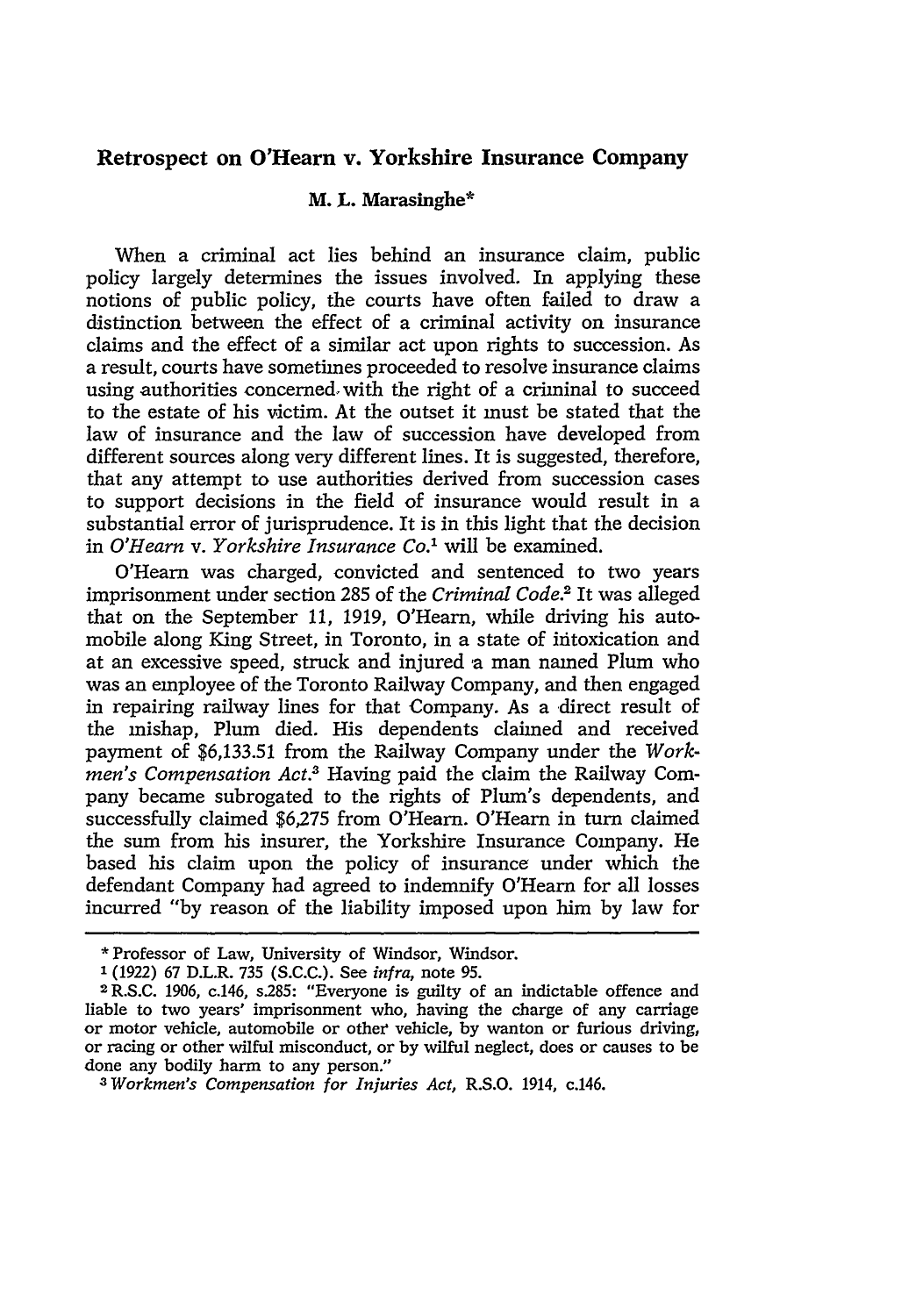damages on account of bodily injuries accidentally sustained, including death at any time resulting therefrom".<sup>4</sup> The insurance company argued that it was contrary to public policy that O'Hearn "should be indemnified against his criminal act".<sup>5</sup> The Ontario Supreme Court (Trial Division)<sup>6</sup> upheld this defense and dismissed O'Hearn's action. O'Hearn then unsuccessfully appealed to the **Ap**pellate Division of the Ontario Supreme Court. In dismissing his appeal, Meredith C.J.O. wrote:

In the case at Bar, the appellant's negligence, apart from it resulting in the death of the injured man, was a crime; and, according to the cases to which I have referred, the appellant cannot maintain an action to indemnify him against the injury caused by that act.7

In support of its decision the Court referred mainly to cases from the law of succession.8 Where a felon or his heirs attempts to succeed to the estate of the victim of the felony the law of succession, as a matter of public polcy, prevents such a succession from taking place. The Court made reference to the views expressed by Fry **LJ.** in *Cleaver* v. *Mutual Reserve Fund Life Association,* namely, that:

... no system of jurisprudence can with reason include amongst the rights which it enforces rights directly resulting to the person asserting them from the crime of that person. If no action can arise from fraud, it seems impossible to suppose that it can arise from felony or misdemeanour.<sup>9</sup>

In deriving support from decisions from the law of succession, the Court, in my view, committed a fundamental error which has since influenced the direction taken by Canadian courts in this area of insurance law.'

**9** *Ibid.,* 156. The equitable origins of the idea can be traced to opinions expressed in *Villers v. Beaumont* (1682) **1** Vern 100, 101, and *Bridgman v. Green* (1755) 2 Ves.sen. 627-628.

*0 O'Hearn* has received wide acceptance in Canadian courts. See: *Smith v. National Guaranty Co.* (1929) 4 D.L.R 486 (Ont. C.A.); *Re Millar* [1937] 3 D.L.R. 234 (Ont. CA.); *La Foncigre Cie v. Perras* [1942] 4 D.L.R. 244 (Que. C.A.); *Home Insurance Co. v. Lindal and Beattie* [1934] S.C.R. 33 (Alta. C.A.). Although *O'Hearn* was not expressly mentioned, its influence can be found in *Crisp v. Delta Tile & Terrazzo Co.* (1961) O.W.N. 278 (Ont. CA.); *Pont v. Perth Mutual Insurance Co.* (1967) 59 W.W.R. 550 (B.C. Cty Ct.). Judicial ingenuity saved the plaintiff from the full rigours of the *O'Hearn* rule in *Bunting v. Hartford Accident Co.* (1955) 2 D.L.R. 700 (Ont. Cty Ct.).

*<sup>4</sup> Supra,* note **1.**

<sup>5</sup> *Ibid.,* 736.

**<sup>6</sup>**(1921) 64 D.L.R. 437, *per* Middleton **J.**

**<sup>7</sup>** *Supra,* note 4, 738.

*SAmicable Society v. Bolland* (1830) 4 Bli.N.S. 194, 5 E.R. 70; *Cleaver* v. *Mutual Reserve Fund Life Association* [1892] **1** Q.B. 147 and *Lundy v. Lundy* (1895) 24 S.C.R. 650.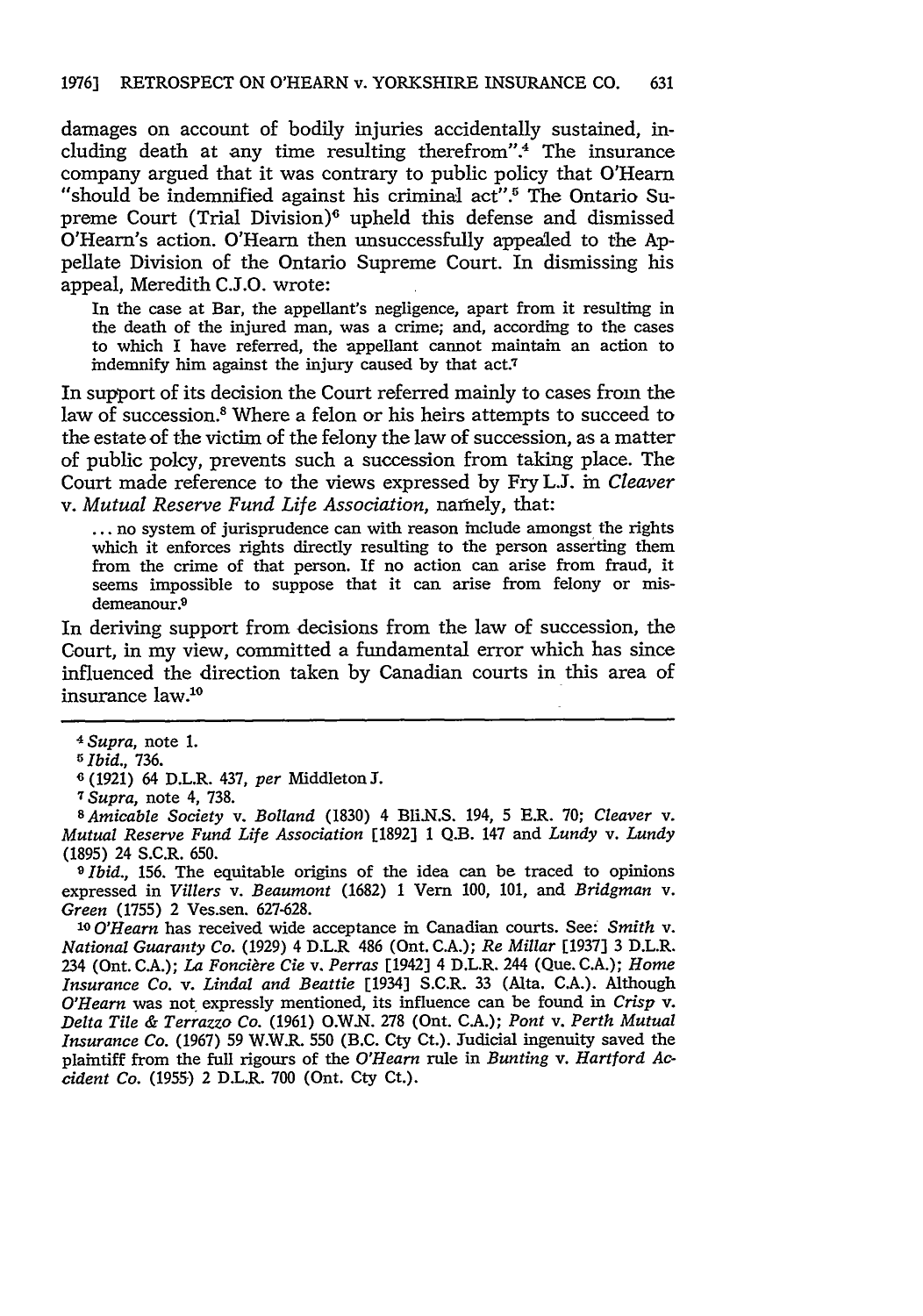The obvious difficulty which the Ontario Court of Appeal faced was the need to reconcile<sup>11</sup> its decision with *Tinline v. White Cross Insurance Association, Limited, <sup>2</sup>*a decision from the English Court of King's Bench. The English courts, in recognizing the different paths of development taken by the laws of succession and of insurance, had, in my view, correctly applied a pattern of public policy peculiar to insurance claims arising out of a criminal activity. They had not confused the public policy considerations in insurance matters with public policy considerations in matters of succession. On the other hand, the line adopted by the Ontario Court of Appeal was in direct conflict with English decisions.

In *Tinline* the plaintiff drove a motor car at an excessive speed along Shaftesbury Avenue in London. The car, having gone out of control, ran into three pedestrians who were crossing the street; two of them were injured and the third killed. Tinline was convicted of manslaughter. The insurance policy covered, *inter alia*, compensation for accidental personal injury. The injured persons and the representatives of the person who was killed claimed compensation from Tinline and he in turn sought a declaration that he was entitled to be indemnified in respect of those claims. Granting the plaintiff's claim against the insurance company, the Court observed:

A man does not become liable to pay compensation for accidental personal injury unless the accident is due to his negligence. The policy therefore is one which insures against the consequences of negligence, including personal negligence. The defendants say however that where the negligence is so gross and excessive that as a result of it a man is killed and the crime of manslaughter is committed the assured cannot claim an indemnity, for it is said it is against public policy to indemnify a person against the civil consequences of his criminal act ... but the policy is an insurance against negligence whether slight or great, and it seems to me that it covers this case. It must of course be clearly understood that if this occurrence had been due to an intentional act on the part of the plaintiff, the policy would not protect him.<sup>13</sup>

The Court in *O'Hearn's case* was unwilling to draw the distinction between an intentional act and a negligent act. Meredith C.J.O. distinguished the *Tinline* case on the ground that "there was no legislation similar to that in section 285 of the *Criminal Code,* and there-

**<sup>12</sup>**[1921] 3 K.B. 327.

**<sup>13</sup>***Ibid.,* 330-332.

<sup>&</sup>lt;sup>11</sup> The relationship which existed between Canadian courts and English courts at the time *O'Hearn* was decided (1922) was a cordial one. The attitude of Commonwealth courts was to pay due deference to English decisions without any particular feeling of obligation. "In the end result, however, deference did not differ very much from duty." B. Laskin, *The British Tradition in Canadian Law* (1969), 61.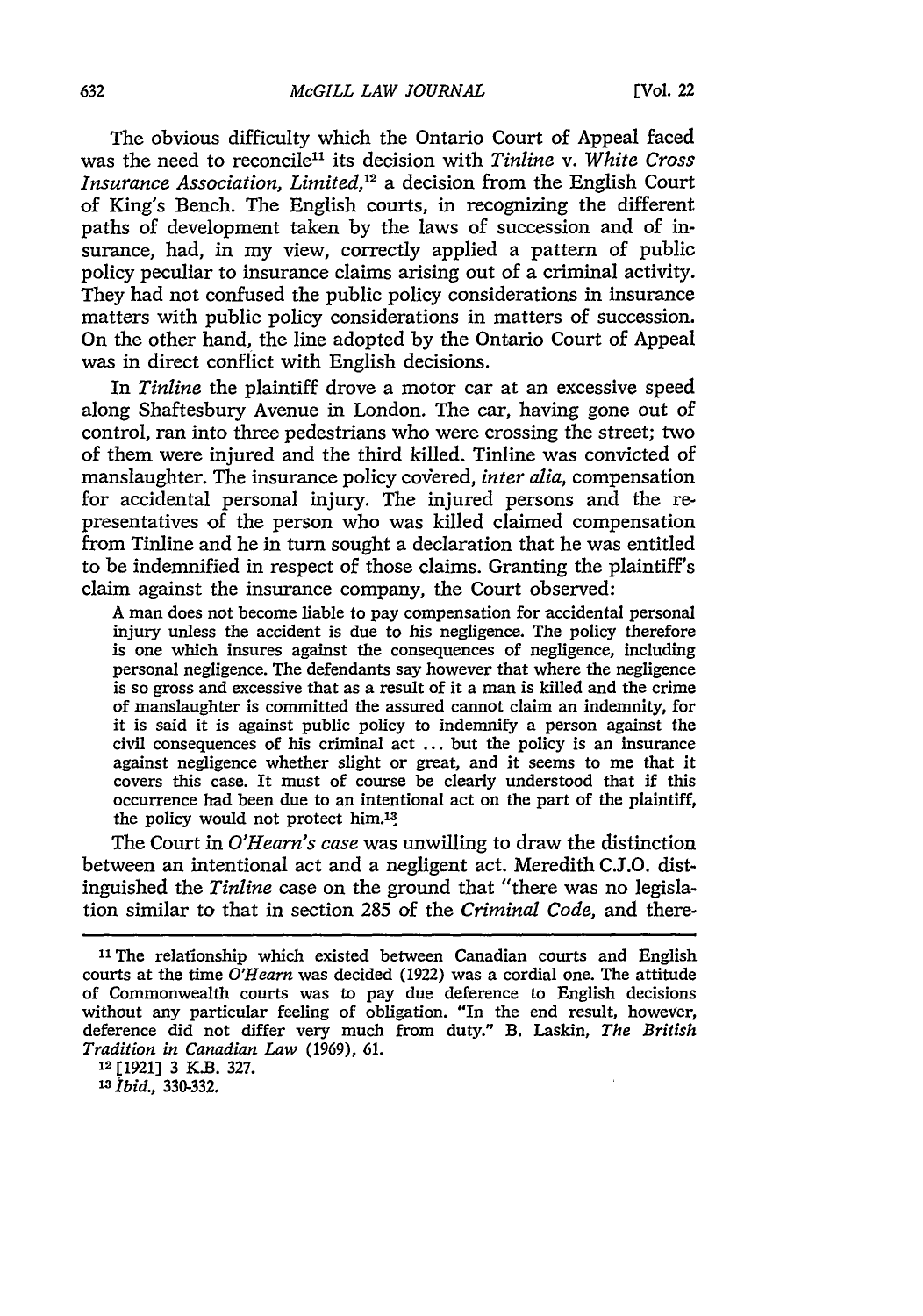fore the negligence of the plaintiff did not constitute a crime, although in the result it was a criminal offence - manslaugher which was committed".<sup>14</sup> In a subsequent decision,<sup>15</sup> on similar facts, the English Court of King's Bench, in an exercise of remarkable restraint, thought that *O'Hearn* was a decision based on public policy considerations peculiar to the Province of Ontario.<sup>16</sup>

The line of cases,<sup>17</sup> in the English law, following *Tinline* is both long and impressive, as is the line of Canadian decisions following *O'Hearn.8* Despite the valiant effort by Meredith C.S.O. to distinguish *Tinline,19* it must be said at once that *O'Hearn* and *Tinline* are, in fact, irreconcilable. In order to determine the error of jurisprudence, it would be necessary to examine the development of both the law of succession and the law of insurance in the Common Law.

#### **Succession**

Up to 1857 in England, $20$  testamentary matters as well as matrimonial<sup>21</sup> and defamatory matters, $22$  were the exclusive concern of Ecclesiastical Courts. Prior to the Norman Conquest, the Church had its own courts. In England, however, these church courts exercised a shared jurisdiction with both the Shire Courts and the Hundred Courts. All three, therefore, had jurisdiction both in temporal and spiritual matters. After the conquest, the difficulties stemming from a shared jurisdiction became apparent to William I, and in 1072 A.D. he separated the jurisdiction of the spiritual courts from the temporal courts. At the same time, William I left defamation, matrimonial and testamentary matters, among others, within the exclusive jurisdiction of the spiritual courts. These matters remained within the ambit of religious influence for the next eight

**<sup>29</sup>***Supra,* note 7, 738.

**<sup>20</sup>By** the *Court of Probate Act, 1857,* 20-21 Vict., c.77, jurisdiction as to matters testamentary was transferred to the Common Law Courts. <sup>21</sup>**By** the *Matrimonial Causes Act, 1857,* 20-21 Vict., c.85, jurisdiction in

matrimonial matters was transferred to the Common Law Courts.

**22By** the *Ecclesiastical Courts Act, 1855,* **18-19** Vict., c.41, jurisdiction in defamation was transferred to the Common Law Courts.

*<sup>14</sup>Supra,* note 4.

**<sup>25</sup>***James v. British General Insurance Co.* [1927] 2 K.B. **311.**

**<sup>1</sup>** *Ibid.,* 324.

*<sup>17</sup>Marles v. Philip Trant & Sons* [1954] **1 Q.B.** 29; *Askey v. Golden Wine Co.* [1948] 2 All E.R. 35 (K.B.D.); *Haseldine v. Hosken* [1933] 1 K.B. 822; *Beresford v. Royal Insurance Co.* [1938] A.C. 586 (H.L.) and *James v. British General Insurance, supra,* note **15.**

*<sup>18</sup>Supra,* note **10.**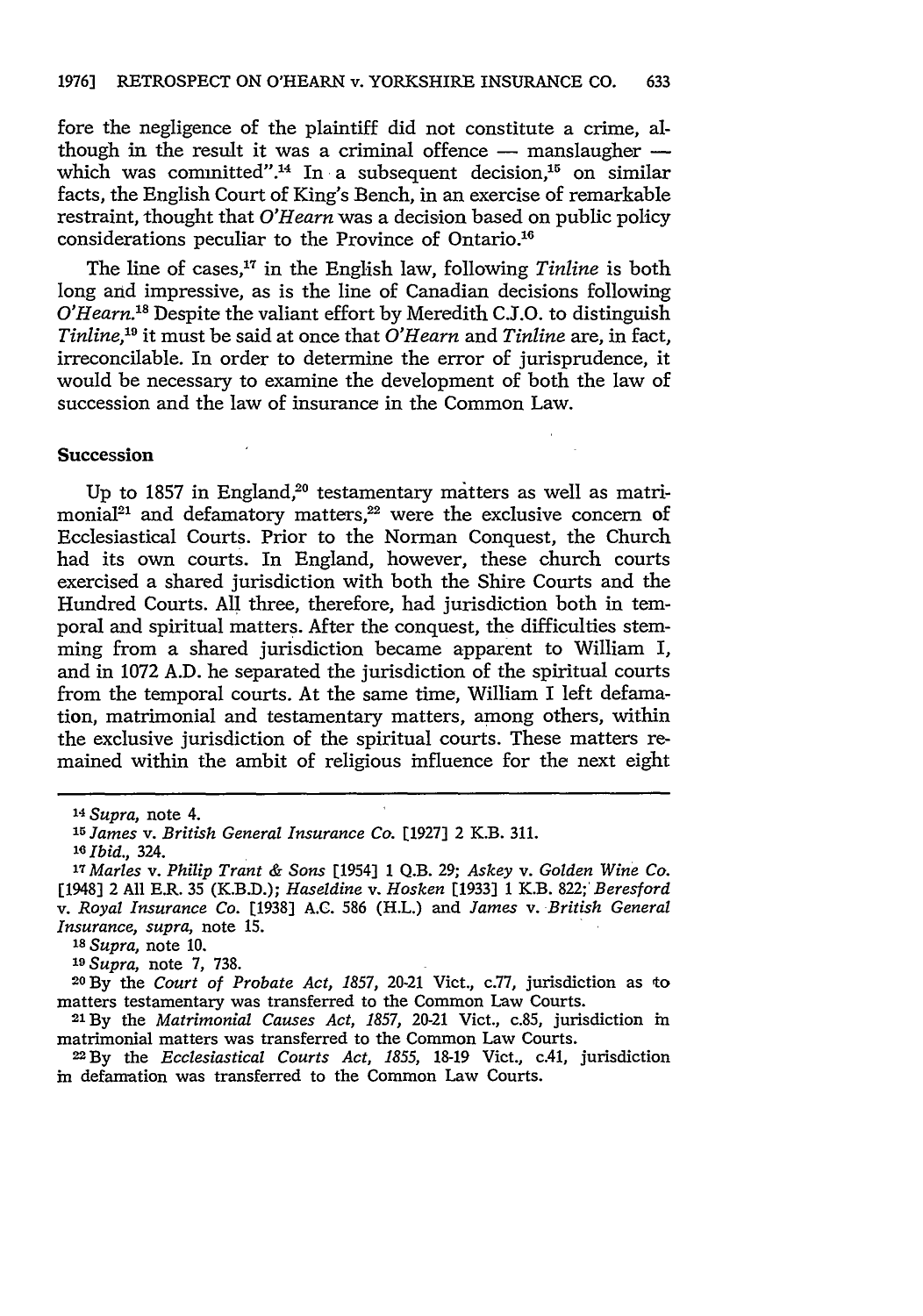centuries,<sup>23</sup> a fact which must not be forgotten when examining the modern law of succession.<sup>24</sup>

During the period between 1078 A.D. and the Reformation.<sup>25</sup> the Ecclesiastical Courts periodically expanded and contracted their jurisdiction, depending on the warmth of the relationship between the Pope, the head of the Church and the King, the head of State. Despite the strained nature of that relationship, the Ecclesiastical Courts hung on to their jurisdiction over defamation, matrimonial and testamentary matters throughout this period.<sup>26</sup> Dr. Stubbs, in 1883, catalogued the law which the English Ecclesiastical Courts used up to the time of the Reformation:

**...** the Canon Law of Rome, comprising the decretum of Gratian; the decretals of Gregory IX, published in 1230; the sext, added by Boniface VIII; the Clementines, issued in 1318; and the extravagants, or uncodified edicts, of the succeeding popes. A knowledge of these was the scientific equipment of the Ecclesiastical jurists **...** *X*

The Reformation brought in the final and irrevocable break with Rome, but the spiritual courts continued to exercise equal authority in their area of jurisdictional competence with the temporal courts. This was true, not only during the reign of Henry VIII, but also throughout the post-reformation period. Although Henry VIII replaced papal supremacy with a royal supremacy, the next 150 years were used to translate gradually the personal power of the King into a power of the King-in-Parliament. Throughout these turbulent times, the sources of the Canon Law applied by the Ecclesiastical Courts in England were the general codes coming down from Rome, the Papal decretals, the ordinances of the Provinces of York, of Canterbury and of the local dioceses and, in addition, the Church's concept of the fundamental laws of God. The latter were reinterpreted according to the religious views of the new Church of England.28 The lawyers, however, had some considerable difficulty in ascertaining the extent to which the pre-Reformation Law was abrogated in post-Reformation times.

Another difficulty was the extent to which legislation passed in Parliament could affect settled principles of the Canon Law. By 1603,

<sup>23</sup>A.D. 1072 to A.D. 1855.

<sup>24</sup> See G. Moore, *The English Canon Law* (1967), 125-129; F.E. Maitland, *The Roman Canon Law in the Church of England* (1898), Chapter II.

**<sup>2</sup>In** 1530, Henry VIII broke with the Pope and in **1531** was recognized as the head of the Church of England.<br><sup>26</sup> Moore, *supra*, note 24.

<sup>&</sup>lt;sup>27</sup> Ecclesiastical Courts Commission of 1883, Part I, 24. See in addition F. Makower, *The Constitutional History of the Church of England* (1895), 421-425. *<sup>28</sup> Moore, supra,* note 24, 5.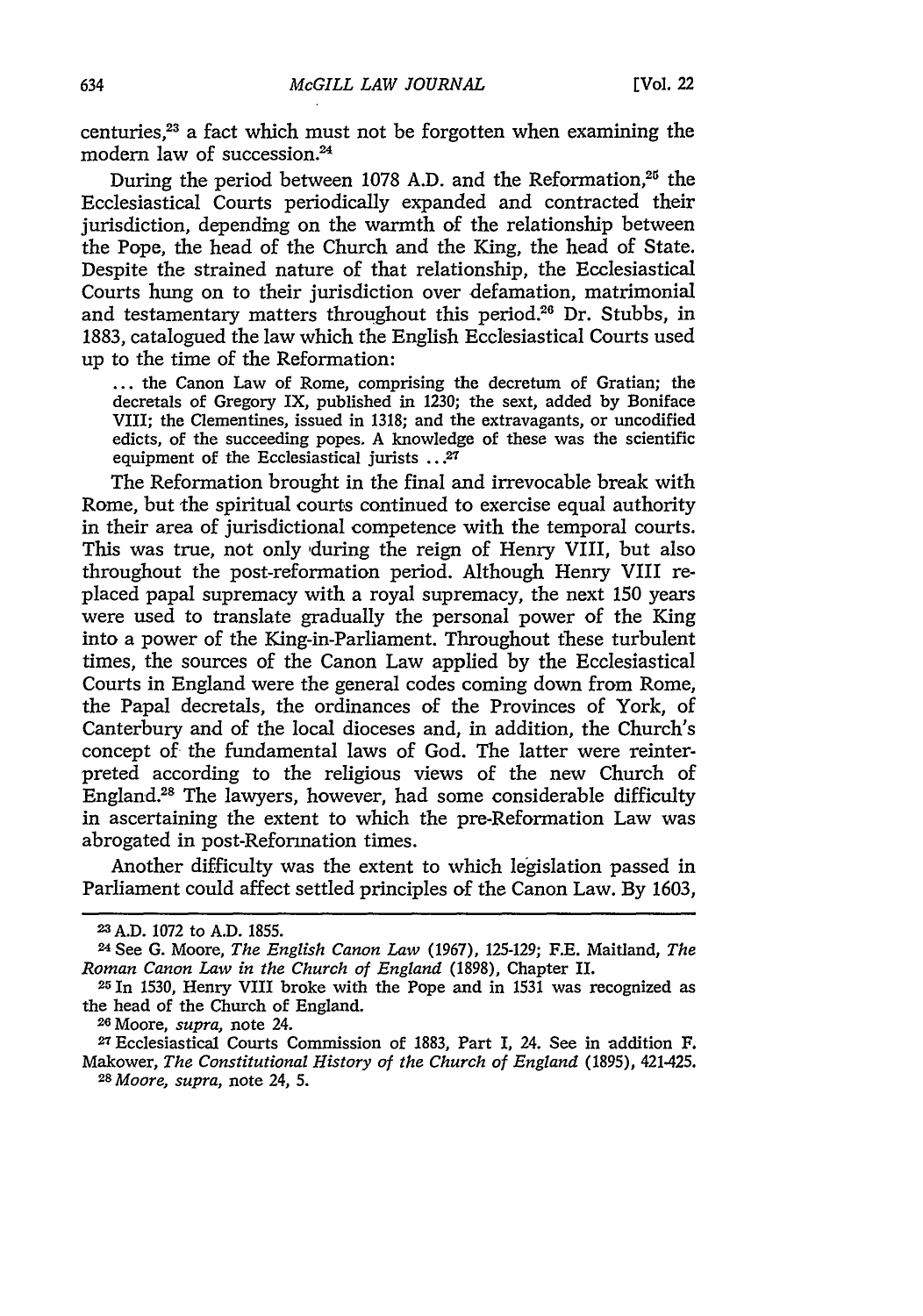during the reign of James I, the state had found it expedient to refurbish the former convocations of Canterbury and of York, which indeed pre-dated the origins of Parliament in England. In the newly constituted convocations there were two tiers: the Upper House of Bishops and a Lower House of elected and ex-officio representatives. The convocation was empowered to enact canons, but they required Royal assent before they became the law in England.29 This in effect was a device introduced to preserve the supremacy of Parliament and the King-in-Parliament, over the Church and its laws, a result of "the settlement" worked out as part of the Reformation. Parliament did restrain itself from interfering with spiritual matters.<sup>30</sup> and since the doctrines of the Christian Church were not amenable to outside influences, defamation,<sup>31</sup> matrimonial<sup>32</sup> and testamen-

*<sup>29</sup>Ibid., 6-7.*

**O** The relationship between Parliament and the Church during the post-Reformation period was a cordial one. Except for three major interventions, parliamentary excursions into the area left to the Church were both minimal and insignificant. In 1603, under James I, by the publication of new canons, Catholic truths were preserved and restated in terms which were acceptable to Protestant zeal. In 1662 Parliament passed the *Act of Uniformity,* 13-14 Car. II c.IV. In the schedule to that Act was the Book of Common Prayer. An attempt to replace the Book of Common Prayer in 1927 with a new version; by the then Church assembly, was prevented by Parliament. Finally, in 1919, by the *Church of England Assembly (Powers) Act,* 9-10 Geo. *V,* c.76, Parliament gave the Church assembly powers to pass measures concerning the Church, its officers and the law. These measures, however, required Royal Assent before they became the law of the' realm. But the giving of the Royal Assent was made subject to consent of both houses of Parliament, by resolution.

*<sup>31</sup>*Until the 16th century the citizen had no remedy for defamation except the subjection of the miscreant to suffer penance. In exasperation, the Common Law, in the 16th century forged a remedy in damages, at first limiting it to imputations of an offence triable at Common Law. This was the birth of slander and such slanders were triable at Common Law without proof of damage. *Davis v. Gardiner* (1593) 4 Co. Rep. 16b, 76 E.R. 897, appears as the first such case. See also T.F.T. Plucknett, *A Concise History of the Common Law* 5th ed. (1956) Ch.5 and R.C. Donnelly, *History of Defamation* [1949] Wis.L.Rev. 99.

32The doctrine of indissolubility of marriage- was accepted by the English Ecclesiastical Courts after the Reformation. The courts, therefore, were not empowered to pronounce a decree of divorce, *a vinculo matrimonii,* which would permit parties to remarry. The matrimonial remedy that was available was a divorce - *a menso et thoro* - relieving the petitioner from the duty to co-habit only, but not to remarry. The marriage was reckoned to be continuing. Until 1857, when the *Matrimonial Causes Act, 1857,* 20-21 Vict., c.85 was passed, the only matrimonial remedy available enabling the parties to remarry was by way of an Act of Parliament.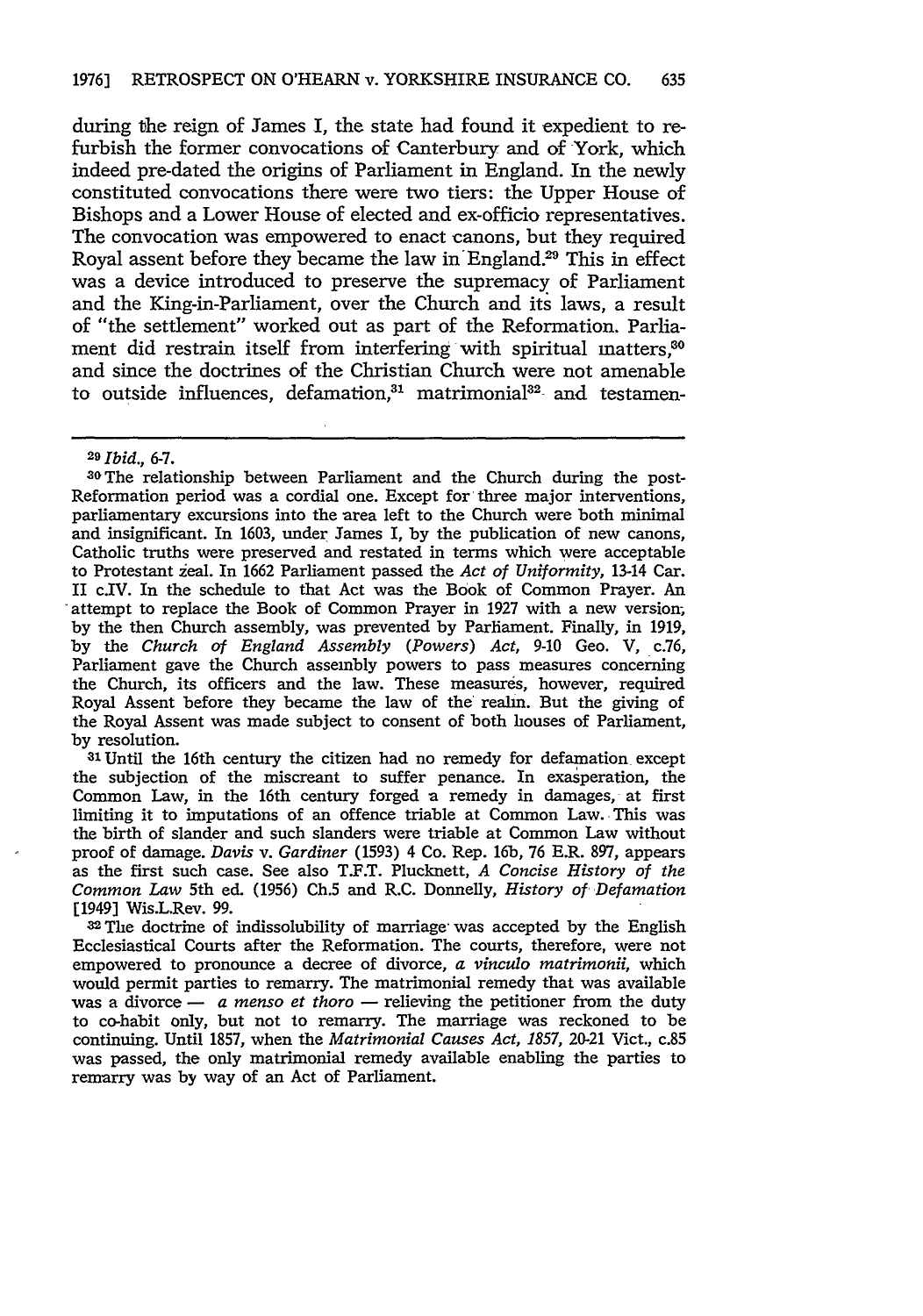$tary<sup>33</sup>$  matters have seen little or no reform since very early times. Reform, if any, needed to come from within the Church, and when it did, Parliament was not prepared to interfere in an area where the Church had jurisdiction.

Dr Moore commented on the nature of the law practised in the Ecclesiastical Courts:

In the beginning God created the heaven and the earth. There, in the opening words of Genesis, is the root of our study of the Canon Law. In the study of Moral Theology we are concerned with the whole of God's Law in so far as it is immediately relevant to man. In the study of the Canon Law We are concerned with so much of the Moral Law as is enforced, directly or indirectly, by human sanctions. The basis of the Canon Law is theological.<sup>34</sup>

So long as the Ecclesiastical Courts held jurisdiction over testamentary matters, the secular legal order unhesitatingly recognized the exclusive right of Canon Law to determine rights to succession within the realm. In adjudicating in disputes arising out of a right to succession, the Canon Law's notion of "morality" or "moral theology" was the guide to a just decision. The Canon Law was not concerned with the niceties of legal culpability; its concern was merely one of moral culpability.

This notion of moral culpability appears to govern the right to succession both in the pre-1857 decisions and, surprisingly, in the modern law of succession. The influence of Canon Law on the law of succession has left a lasting impression on the testamentary laws of the countries that have inherited the Common Law tradition. Canada is one such country.

A brief survey of the law of succession in Canada should indicate the extent to which the courts have used the criterion of moral culpability in determining the rights of a felon to succeed to the estate of his victim. There is no doubt that a murderer cannot succeed to the estate of his victim<sup>35</sup> except where it can be established that he or she was legally insane at the time the murder was

*3 5 Deckert v. The Prudential Insurance Company Of America* [1943] O.R. 448; *Re Gore* [1972] 1 O.R. 550; *Re Dreger* (1976) 12 O.R. (2d) 371. The position is the same in England. See *Cleaver v. Mutual Reserve Fund Life Association, supra,* note 8 and *In the Estate of Crippen* [1911] P. 108.

<sup>3</sup>The Canon Law received the Roman view that a bastard would become legitimate if his parents were free to marry each other at the time of the child's birth, and did in fact marry each other subsequently. This excluded the rights of an "adulterine" bastard from successding to his father's properties despite the subsequent marriage. This situation was not corrected until well into the twentieth century. See *Legitimacy Act, 1926,* 16-17 Geo. V, c.60. 34 Moore, *supra,* note 24, 1.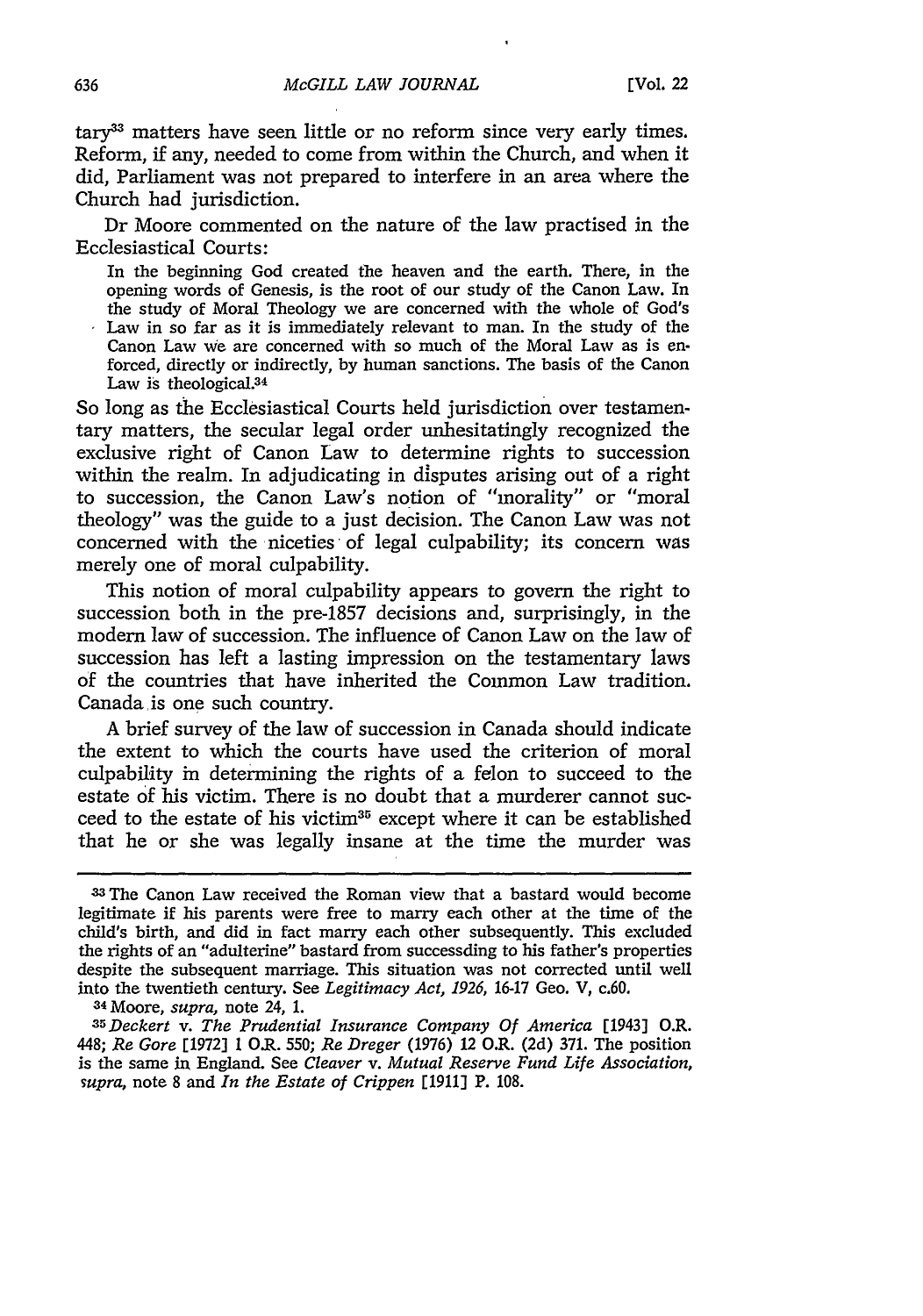committed,<sup>36</sup> the rationale being that an insane person is not morally culpable for killing. Voluntary manslaughter $37$  has clearly excluded the felon from a right to succeed to his victim's estate; the intentional act which results in the death of the victim involves a question of moral turpitude, and therefore. the law will not allow him to benefit from it.

A more difficult question arises where the death is a result of involuntary manslaughter, as in *O'Hearn.* Some commentators have expressed the view that a person who causes the death of another by reckless or dangerous driving does not commit an act of such moral turpitude so as to merit exclusion from his victims' estate.<sup>38</sup> However, in *Caldwell v. Erasmus*,<sup>39</sup> a South African case, there are *dicta* to support the view that such claimants may suffer the same fate as those guilty of voluntary manslaughter. There, the father was arrested and charged with the murder of his son, a minor. As an indigent, and while awaiting trial, the father claimed an amount for his defense out of his deceased son's estate. The argument was made that until he was found guilty, the father should be presumed innocent, and must, therefore, be taken to have a right to succeed to his son's estate. The Transvaal Supreme Court disallowed his claim, and Blackwell J. in the course of his judgment wrote:

But the father stands charged with having murdered his son and, if he be convicted either on this charge or even on a lesser charge of culpable homicide, or possibly even of having caused the death by negligence, it is clear that he cannot be allowed' to inherit. Under our law, if we adopt the principles enunciated by the old text writers, he would be disentitled as *indignus.40*

Despite *dicta* to the contrary, the criterion which the courts utilize is one of moral culpability which seems justifiable when one recalls that the modem law of succession was developed in the Ecclesiastical Courts.

**<sup>38</sup>**T.K. Farnshaw and PJ. Pace, *"Let the hand receiving it be ever so chaste..."* (1974) M.L.R. 481, 493-494.

**39** [1952] 4 S.A. 43 (T).

**<sup>40</sup>***Ibid.,* 49. See *Ex Parte Steenkamp and Steenkamp* [1952] **1** S.A. 744, 748- 752 (T).

*z6 Re Estate of Maude Mason* (1916) 31 D.L.R. 305 (B.C.S.C.); *Nordstrom v. Baumann* [1962] S.C.R. 147. The Ontario Supreme Court in *Re Charlton* (1968) 2 O.R. *96* has held that once an accused pleads guity to the manslaughter of his testator, he cannot change his plea into one of insane automatism at the Probate hearing despite the rule in *Hollington v. F. Hewthorn & Co.* [1943] <sup>2</sup>**All** E.R. **35 (CA.).** *<sup>3</sup>*

*<sup>7</sup> Lundy v. Lundy, supra,* note 8; *In Re Hall* [1914] **1** P. **1** and *In Re Giles* [1971] 3 W.L.R. 640. See also T.K. Farnshaw and **P.J.** Pace, *Slaying a testator* **(1972)** M.L.R. 426.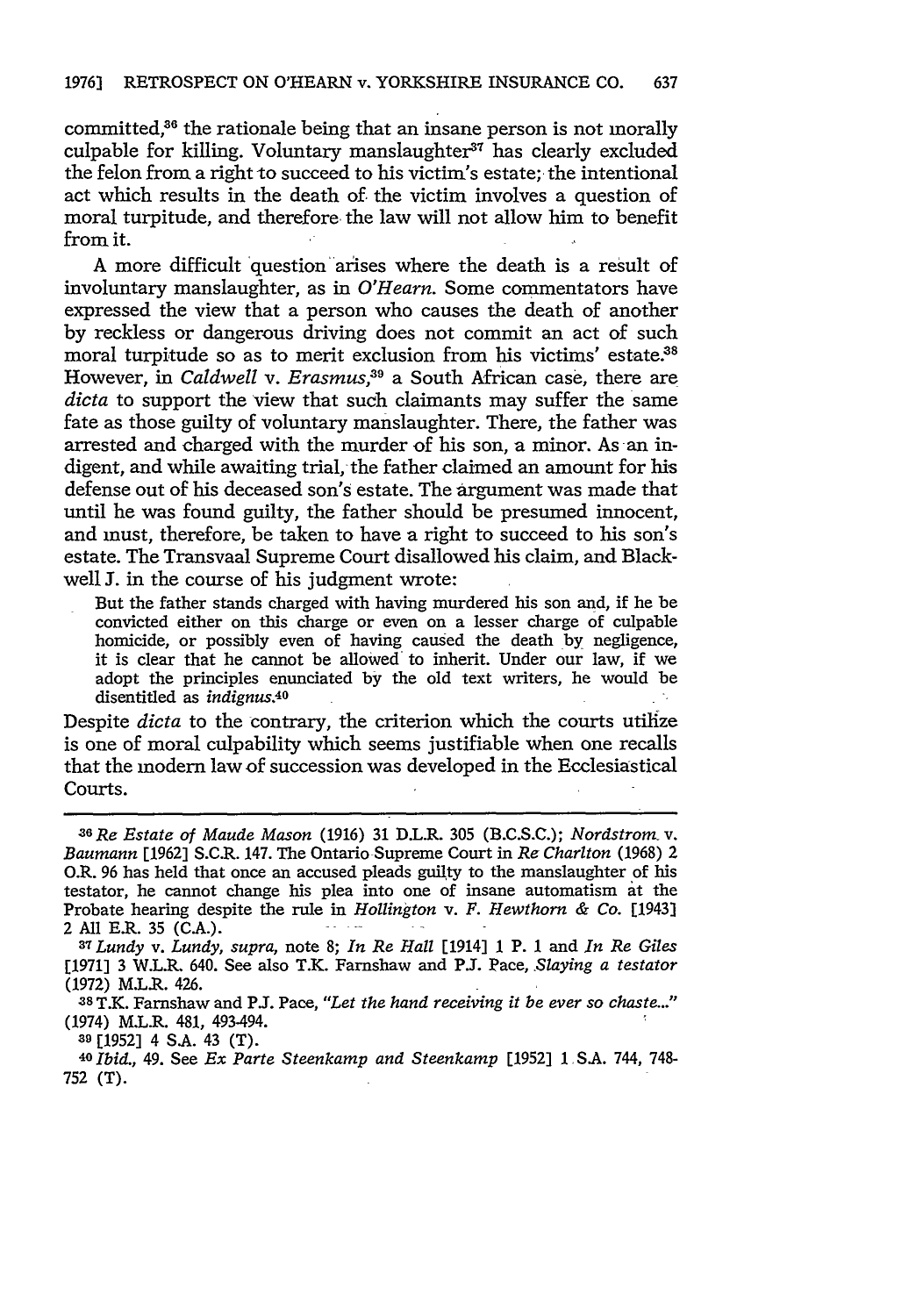If *volens* is absent in the case of an insane killer, it is likewise absent where a driver is merely negligent. The fundamental question is one of moral culpability, and not one of legal fault. Bailhache 3. in *Tinline* alluded to this issue in the following passage:

Precisely the same negligence which injured the two persons killed the third, but to hold that there is any difference in the liability to indemnity would be to hold that the indemnity depends upon the nature and result of the injury sustained by the person who is knocked down, or, to put it another way, that it depends in some degree upon the amount of the insured's negligence. That will not do, because there is very often quite as much negligence in knocking down a person who is not killed as there is ... a person who is killed [under circumstances amounting to] manslaughter.41

The function of the courts here is not to determine the broad legal issue of "fault" but to see that the person receiving the estate is not tainted with moral culpability. No fine considerations of legal fault could ever achieve that result. Therefore, in my view, the question of involuntary manslaughter should be separated from voluntary manslaughter, moral innocence being the decisive factor.

## **Insurance**

The earliest commercial transaction involving an insurance contract dates as far back as 1318 A.D.<sup>42</sup> and the earliest insurance policy, 1347 A.D.<sup>43</sup> There is abundant evidence that insurance, "considered as an arrangement whereby a person subjected to any peril may be indemnified for loss on account of such peril, was known to the ancients and was made use of by them to a very considerable extent; but that commercial insurance, as practised so extensively in modern times, was either unknown to them or was little used". $44$ 

The introduction of insurance law to England was the work of the Italian underwriters who, during the 12th century A.D., commenced their underwriting business on Lombard Street in London.<sup>45</sup> The Italian Republics of Venice, Florence and Genoa were renowned for flourishing insurance businesses during the Middle Ages. Therefore, when the Italians, mostly Lombardians, moved into London

**<sup>41</sup>***Supra,* note 12, 331-32.

<sup>4</sup> <sup>2</sup> W.R. Vance, *The Early History of Insurance Law* [1908] 8 Colum.L.Rev. 1, 6-7. See also *supra,* notes 20 and 21.

*<sup>43</sup> Ibid.*

<sup>441</sup>bid., *6.*

<sup>45</sup>An excellent account of the early history of insurance and of the sources of insurance law may be found in the judgment of Bradley **J.** in *New England Marine Ins. Co. v. Dunham* (1870) 20 L. Ed. 90.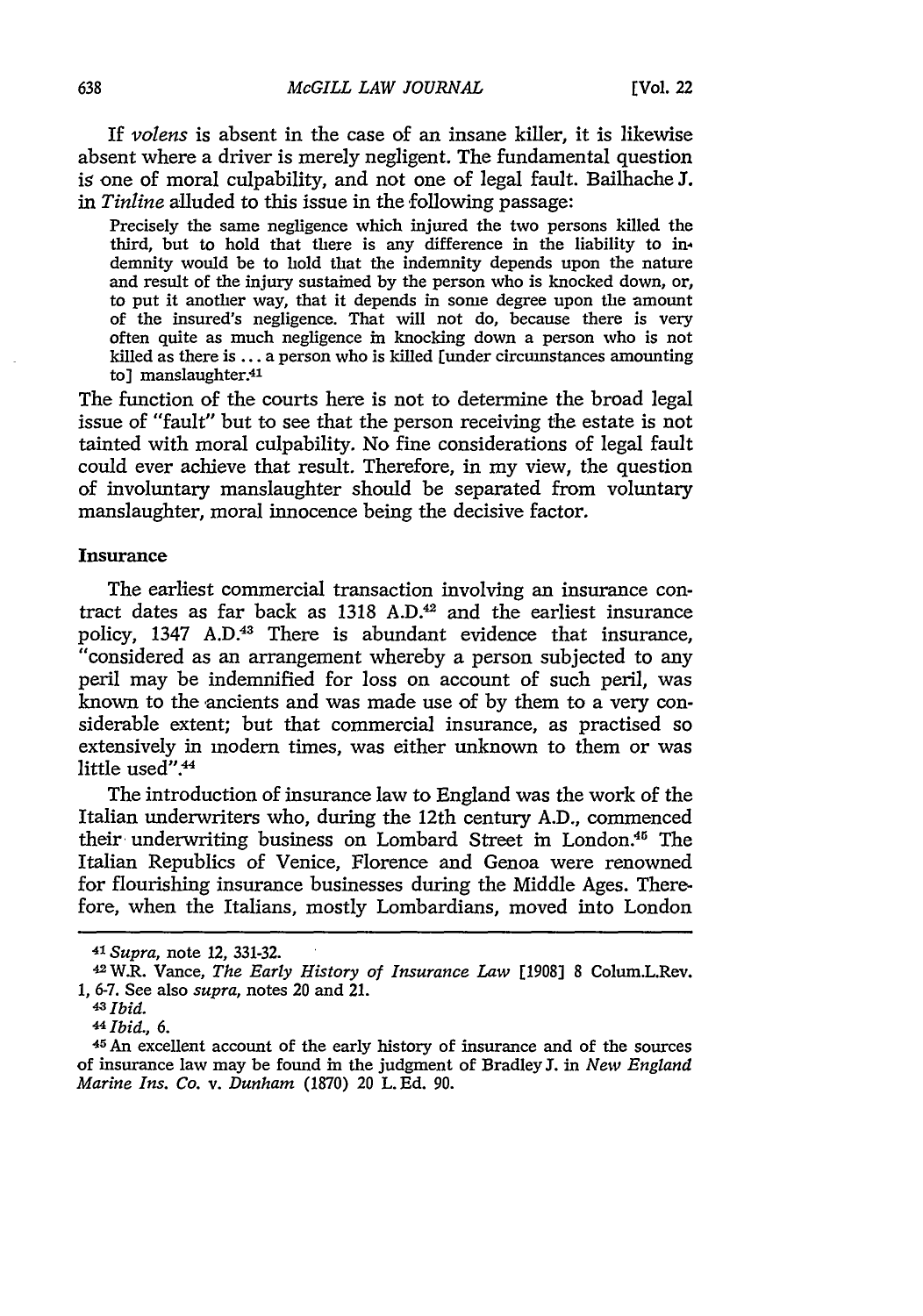they brought with them an established insurance practice, a settled set of customs and a system of adjudication with a tradition and authority of some antiquity. In England, the Lombardians established merchants' courts similar to those they had had in Italy. All disputes arising out of insurance contracts were submitted to these institutions (separate and distinct from the Common Law courts), presided over by judges with specialized knowledge and experience. The obvious drawback was that their judgments had no effect unless the parties were willing to abide by them. Until the 16th century, the sheriffs of the Common Law courts were not available to enforce the judgments,46 one of the reasons which led to legislation during the reign of Elizabeth I in 1601.<sup>47</sup> Although as early as 1545 the Court of Admiralty, in *Emerson v. De Sallanova,48* was prepared to hear arguments on some aspects of insurance law, the procedure was to petition the Privy Council, the Lord Mayor of London, or the Court of Admiralty for relief. Upon such a petition, the custom was to appoint a group of merchants to hear the cause as a merchants' court and report back to the court of the realm which appointed them. This circuitous approach justified the intervention of the State in enforcing the decision arrived at in the merchants' court.

Notwithstanding these improvements, by 1601 the merchants and underwriters sought relief from Parliament,<sup>49</sup> and the latter in 1601 enacted the first insurance legislation in England.<sup>50</sup> In the preamble to the Act, the draftsmen plotted the history and development of insurance law and practice, and in the three succeeding sections reorganized the administration of justice in insurance matters. The preamble to the Act recognized the merchants' courts but re-organized them in such a way that the authority was vested in the Lord Chancellor or the Lord Keeper who was empowered to constitute a Commission that would enquire into an insurance dispute. The "Commission shall be directed to the judge of the Admiralty for

5 *Supra,* note 47.

<sup>46</sup> Vance, *supra,* note 42, 13.

<sup>47</sup>*An act concerning Matters of Assurances used among Merchants,* 43 Eliz. c.12. This was the first insurance statute in England. See Statutes at Large, Vol.2, pp.718-719.

<sup>719</sup> . *48 Setden Soc. Pub.,* Vol.XI, p.lxvi.

<sup>49</sup>The need to resort to legislation resulted from a display of obvious envy by the Common Law courts at the success with which the Admiralty Courts were attracting foreign litigants. W. Holdsworth, *History of English Law* 4th ed., vol.I (1966), 554, supports this view. See also H. Potter, *Historical Introduction to English Law* 4th ed. (1962), 199-200, where he quotes from a pamphlet setting out the reasons why the Admiralty Courts suited the civilians better than the Common Law courts.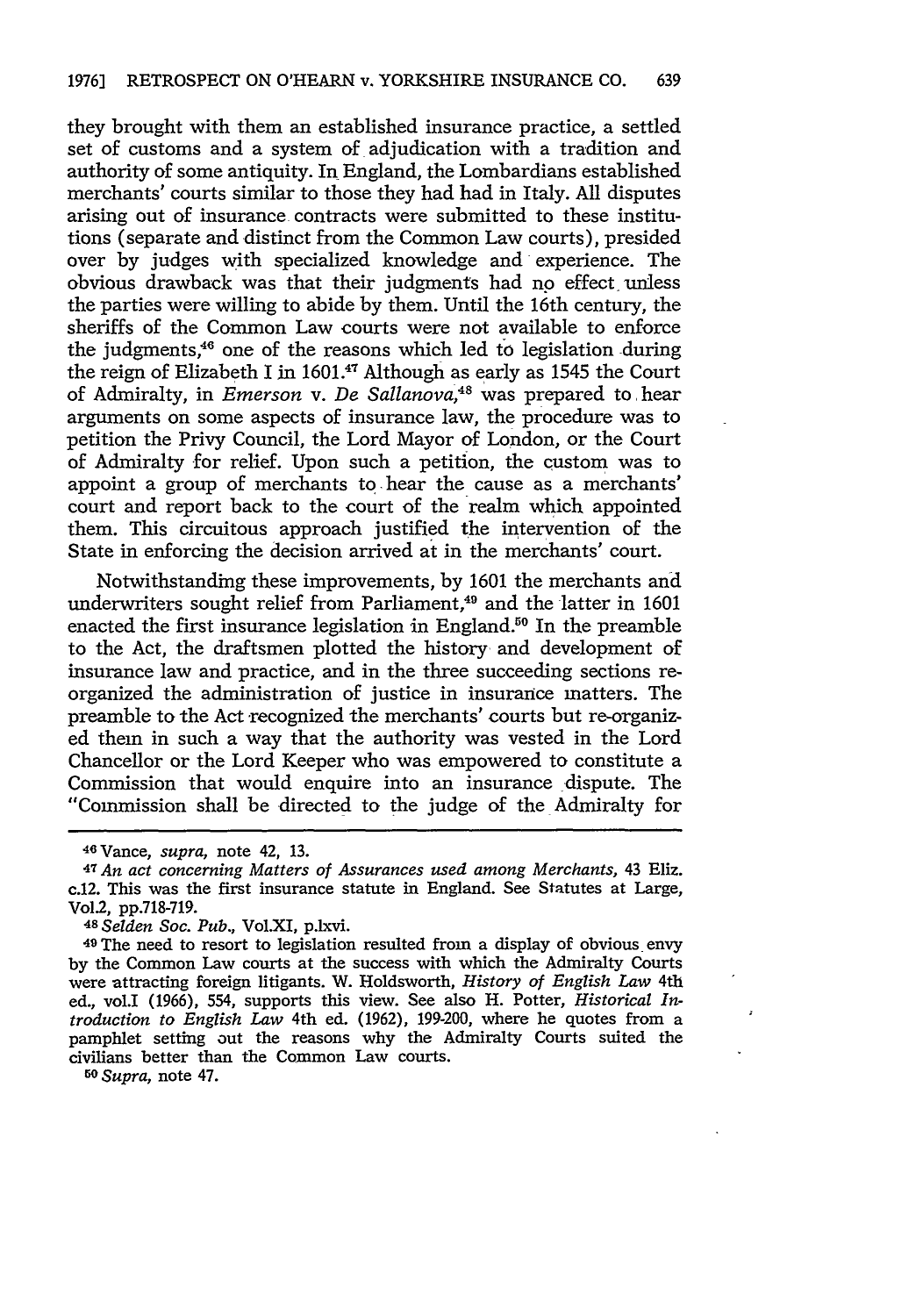the time being, the Recorder of London for the time being, two Doctors of the Civil Law, and two Common Lawyers, and eight grave and discreet Merchants or to any five of them".<sup>51</sup> By section 2, the Commission was given the power "to examine upon oath any witness - and to commit to prison without bail - any person that shall wilfully condemn or disobey their final orders or decrees".<sup>52</sup> Section 3 gave a right of appeal to the Lord Chancellor or the Lord Keeper who "shall have full power and authority by virtue of this Act to reverse -or affirm every such sentence or decree, according to equity and conscience".<sup>53</sup>

These provisions achieved two important results. First, while maintaining the separate development of insurance law both from the Common Law and from Canon Law, its administration was brought under the umbrella of the courts of the realm. Secondly, the litigants in insurance matters were given a right of appeal from the decisions of the Court of the Commissioners to the Lord Chancellor or the Lord Keeper for the time being. These, admittedly, were signifiant improvements, but the failure of the Common Law courts to absorb into their jurisdiction the Law Merchant seems to have reduced the effect of the new legislation on insurance matters. Between 1601 and the appointment of Lord Mansfield in 1756, a period of 145 years, Park observes that no more than sixty cases reached the law reports.<sup>54</sup> This does not in any way indicate the precise number of insurance cases which went before the Court of Commissioners, but the view generally held is that the non-participation of the Common Law courts in insurance matters disadvantaged the workings of the 1601 legislation.<sup>55</sup>

The role played by Lord Mansfield in incorporating the Law Merchant into the Common Law has been well documented.<sup>66</sup> The commencement of Lord Mansfield's tenure as the Chief Justice of

"This great judge, thanks to his more liberal Scottish training, was not so slavishly attached to common law precedents as to be unable to perceive the necessity of recognizing merchants' customs in determining rights under merchants' contracts, not so bigoted as to be unwilling to seek light from foreign sources."

**<sup>51</sup>***Ibid.,* preamble.

**<sup>52</sup>Ibid.**

<sup>53</sup>Ibid.

<sup>-4</sup>See Vance, *supra,* note 42, **16,** fn.49.

<sup>55</sup> Potter, *supra,* note 49, 198-203, fns.82, 89, *91.* 50Potter, *ibid.,* 477-478, 595-596, 208-209, 279-280. Plucknett, *supra,* note 31, 248-251, 653-656; Holdsworth, *supra,* note 49, volxii, 464-560 and **C.** Fifoot, *Lord Mansfield* (1936). Vance, *supra,* note 42, 16-17, wrote with reference to Mansfield: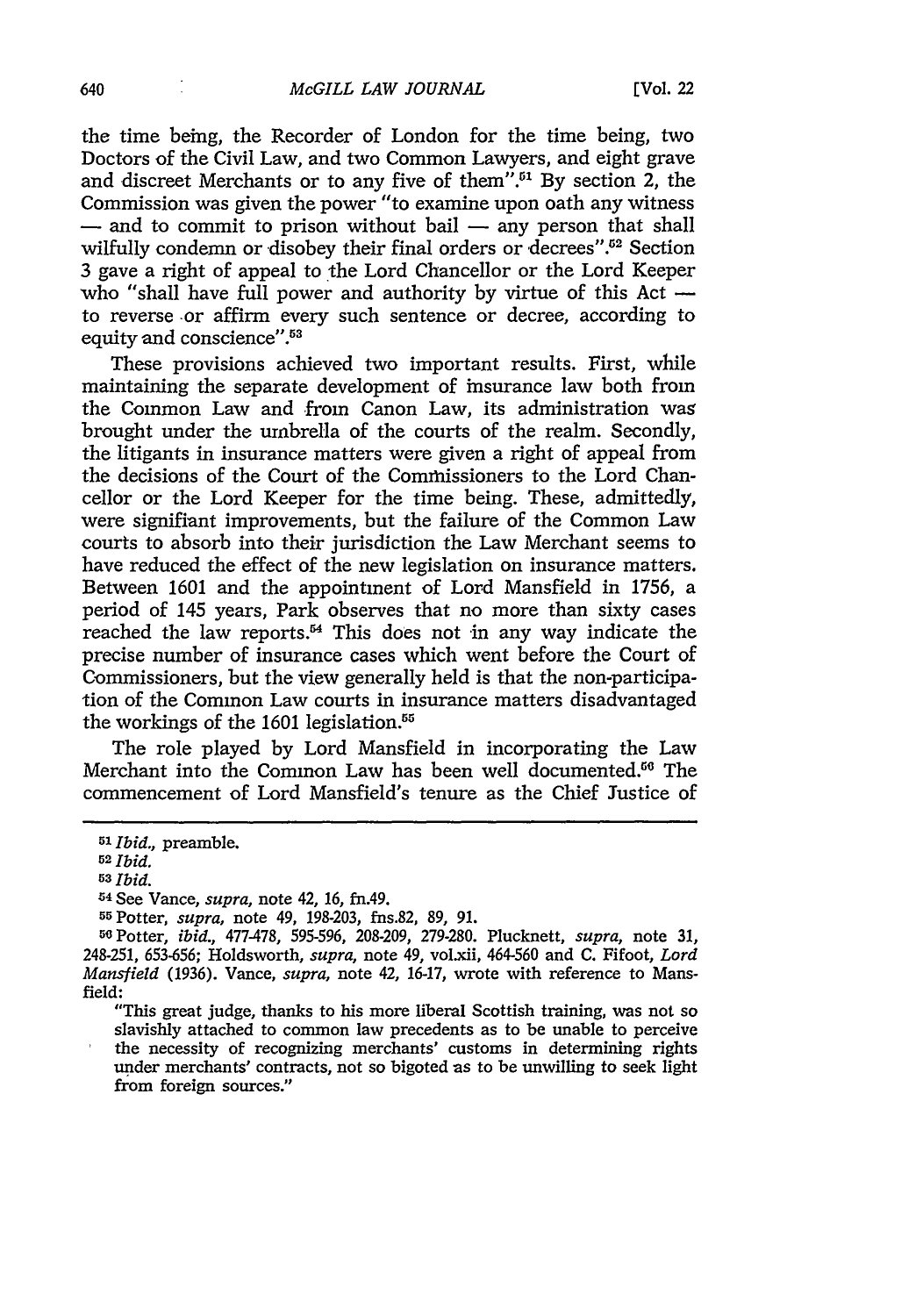the King's Bench marks the beginning of the development of the modern law of insurance as a part of the Common Law system. In *Luke* v. *Lyde,57* Lord Mansfield laid down the sources of the law of insurance in the Common Law. Having prefaced his judgment with an allusion to the universality of the Law Merchant "- *non erit alia lex Romae, alia Athenis; alia nunc, alia posthoc; sed et apud omnes* gentes et omni tempore, une aedemque lex obtinebit —"<sup>58</sup> Lord Mansfield continued that "... the ancientest laws in the world (the Rhodian Laws) ... *consolato del mare,* a Spanish book, **...** the laws of Oleron, ... the Usages and the Customs of the Sea, (a French book) ... and the Ordinances of Lewis the 14th, established in **1681,** (collected and compiled under the authority of M. Colbert)," $59$  are the sources to which the insurance law could be traced. These sources continued to guide the development of insurance law in the Common Law courts during the next two centuries.

### Quod Erat Demonstrandum

The Ecclesiastical Courts and the Canon Law did not participate in the development of insurance law in England. The law of succession and the law of insurance have evolved independently from separate and distinct sources along equally separate and distinct paths. The notions of public policy- applicable are equally distinct; public policy fashions its content and sets its direction with reference to the legal system within which it evolves. The peculiar considerations that lie behind a "rule-system" which is traceable to the Ecclesiastical jurisdiction and the Canon Law are not suited to resolving disputes in insurance questions. The courts have ignored the historical evolution of insurance law and have been led astray. *O'Hearn*<sup>60</sup> and the cases that follow are clear examples of the resulting confusion.

Much of the damage done by the *O'Hearn* decision has now been repaired by statute,<sup>61</sup> but the *O'Hearn* syndrome appears to pervade the Canadian courts, notwithstanding the legislative intervention. *Co-operative Fire & Casualty Co. v. Saindon et al.62* in the Supreme

**<sup>5</sup>** (1759) 2 Burr. 882; 97 E.R. 614.

<sup>68</sup>*Ibid.,* **617.**

*GO Ibid.,* 619.

*Io Supra,* note 4.

<sup>61</sup> Ontario: *Insurance Act,* S.O. 1970, c.224, s.92; British Columbia: *Insurance Act,* S.B.C. 1960, c.197, s.100. New Brunswick: *Insurance Act,* S.N.B. 1968, c.6, s.2.

**<sup>2</sup>** (1975) **56** D.L.R. (3d) 556 (S.C.C.).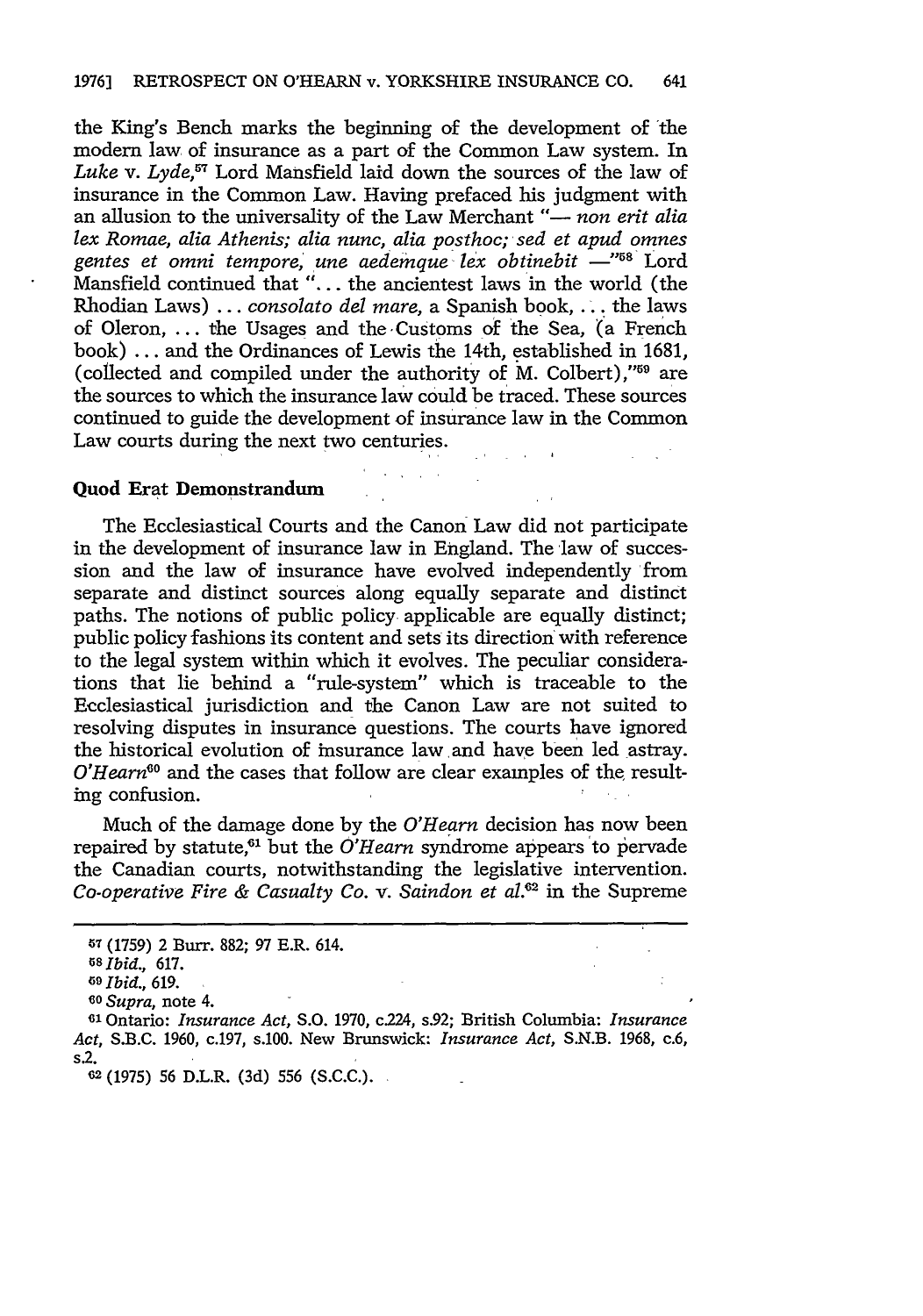Court of Canada is a recent instance. There the respondent, Saindon, was insured by the appellant insurance company. The insurance policy included a comprehensive personal liability clause:

To pay on behalf of the Insured all sums which the Insured shall become obligated to pay by reason of the liability imposed by law upon the Insured, or the liability of others, assumed by the Insured under any written agreement relating to the premises, for damages, including damages of care and loss of services, because of bodily injury or property damage.<sup>63</sup>

On the afternoon of July 22 1972, while Saindon was using a gasolinedriven power lawnmower, he saw his neighbour Armand Sirois, whom he accused of cutting the cherry branches on his property. During the ensuing argument, Saindon walked across to Sirois' property and thrust the lawnmower, still running, at Sirois' face. Sirois, in a fright, involuntarily shielded his face with his hands. The revolving blades of the lawnmower cut off the fingers of his left hand and injured his right wrist. Saindon is then said to have walked back to his premises and continued to mow the lawn. In an action for damages in tort, Sirois was awarded \$39,942 by way of special and general damages against Saindon. Saindon brought in his insurance company as a third party. Against the third party Saindon claimed an indemnity under the Comprehensive Personal Liability Policy covering his premises in the Village of Claire.

At first instance,<sup>64</sup> Pichette J. of the New Brunswick Supreme Court gave judgment for the third party based on the public policy rule found in section 6 of the New Brunswick *Insurance Act*:<sup>65</sup>

Unless the contract otherwise provides, a violation of any criminal or other law in force in the Province or elsewhere shall not, ipso facto, render unenforceable a claim for indemnity under a contract of insurance except where the violation is committed by the insured, or by another person with the consent of the insured, with intent to bring about loss or damage, provided that in the case of a contract of life insurance this section shall apply only to disability insurance under and akin as part of the contract.<sup>66</sup>

After quoting with approval a passage from a judgment of Middleton J.A.,<sup>67</sup> Pichette J. concluded:

"... while the rule is not so strict in civil cases as in criminal, I think that when a right or defence rests upon the suggestion that conduct is criminal or quasi-criminal the court should be satisfied not only that the circumstances proved are consistent with the commission of the suggested

*<sup>63</sup>Ibid.,* 563.

<sup>64[1974] 7</sup> N.B.R. (2d) 285.

**<sup>65</sup>**S.N.B. 1968, c.5.

*<sup>6</sup> Supra,* note 64, 287.

*<sup>67</sup>Lang Shirt Co.s Trustee v. London Life Insurance Company* [1928] 2 D.L.R. 449 (Ont.C.A.). Middleton J.A. wrote at p.467: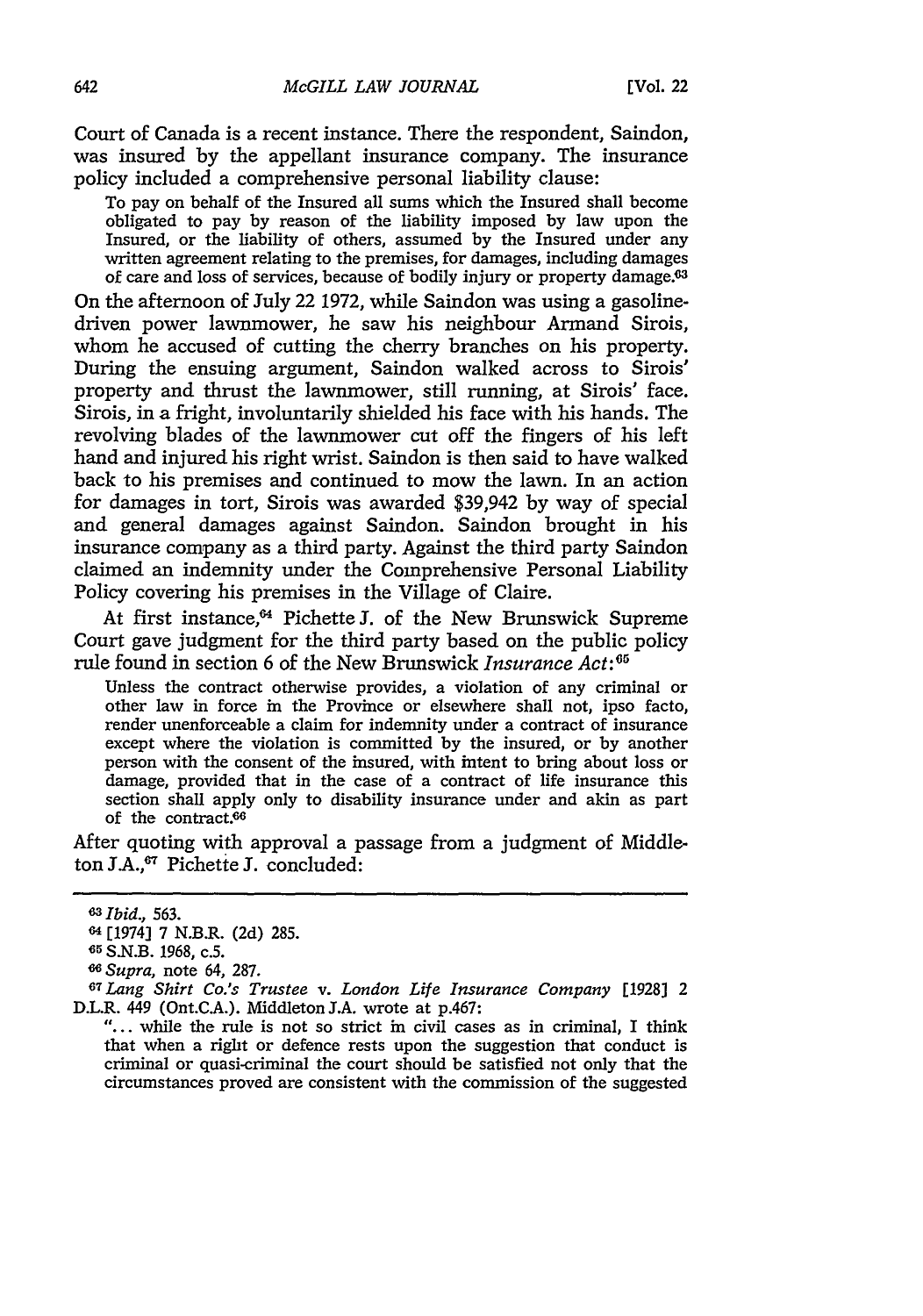In this case, the defendant admits that the raising by him of the lawnmower in motion in the face of the plaintiff was a deliberate intentional act. True it is he said he did so to scare the plaintiff but the fact remains that the defendant knew or ought to have known that this act on his part was a very dangerous one. In my opinion his conduct was criminal. The proper interpretation of this section of our 'Insurance Act' has always been to the effect that where injuries are caused to a Third Party **by** a deliberate calculated act, the assured cannot recover indemnity from his insurer. On this ground of its defence, the Third Party is, in my opinion entitled to succeed.<sup>68</sup>

The result, therefore, equates Saindon's activity with "intent" to bring about the loss or damage insured against. Saindon appealed to the New Brunswick Court of Appeal.<sup>69</sup> The appeal was allowed on the grounds that "the injury to the plaintiff was not intentionally inflicted, but was the unforeseen result of a criminal act".<sup>70</sup> The insurance company appealed the decision to the Supreme Court of Canada.<sup>71</sup> The Supreme Court allowed the appeal by a majority,<sup>72</sup> with Laskin C.J.C. dissenting.<sup>73</sup> Ritchie J., who gave the majority decision, drew heavily from *Gray* v. *Barr,74* a decision from the English Court of Appeal. Although recognizing the fact that the English Court was deciding the question of "accident" rather than "intent", Ritchie **J.** proceeded to write:

It is true that in *Gray's* case the liability of the insurance company depended on whether or not the fatal shot was fired **by** "accident" within the meaning of its policy, whereas the liability of the appellant in this case depends on whether the damage sustained by Sirois was "caused intentionally by or at the direction of the insured", but in my view the issue must be determined on the ground that under the circumstances of this case, the intentional act of the respondent in raising the lawnmower as he did was the "cause" of the accident as that word is generally understood in the interpretation of policies of insurance.<sup>75</sup>

Laskin C.J.C. distinguished *Gray v. Barr:*

There is another, a more cogent ground for rejecting the relevance of *Gray v. Barr* to the present case, and especially in so far as *Gray v. Barr* excludes acts with foreseeable consequences from the category of accidents **....**

**<sup>71</sup>***Supra,* note 62.

- **'73 Pigeon** and Beetz **JI.** concurred with Laskin **J.**
- **74** [1971] 2 **All** E.R. 949 (C.A.).
- *<sup>75</sup> Supra,* note 62, 566.

act but that the facts are such as to be inconsistent ... with any other rational conclusion than that the evil act was in fact committed."

**<sup>68</sup>***Supra,* note 64, 288.

**<sup>09</sup>** [1974] 44 D.L.R. (3d) 469.

**<sup>&#</sup>x27;O** *Ibid.,* 472.

**<sup>7</sup>** Spence, Dickson and de Grandpr6 **JJ.** concurred with Ritchie **J.**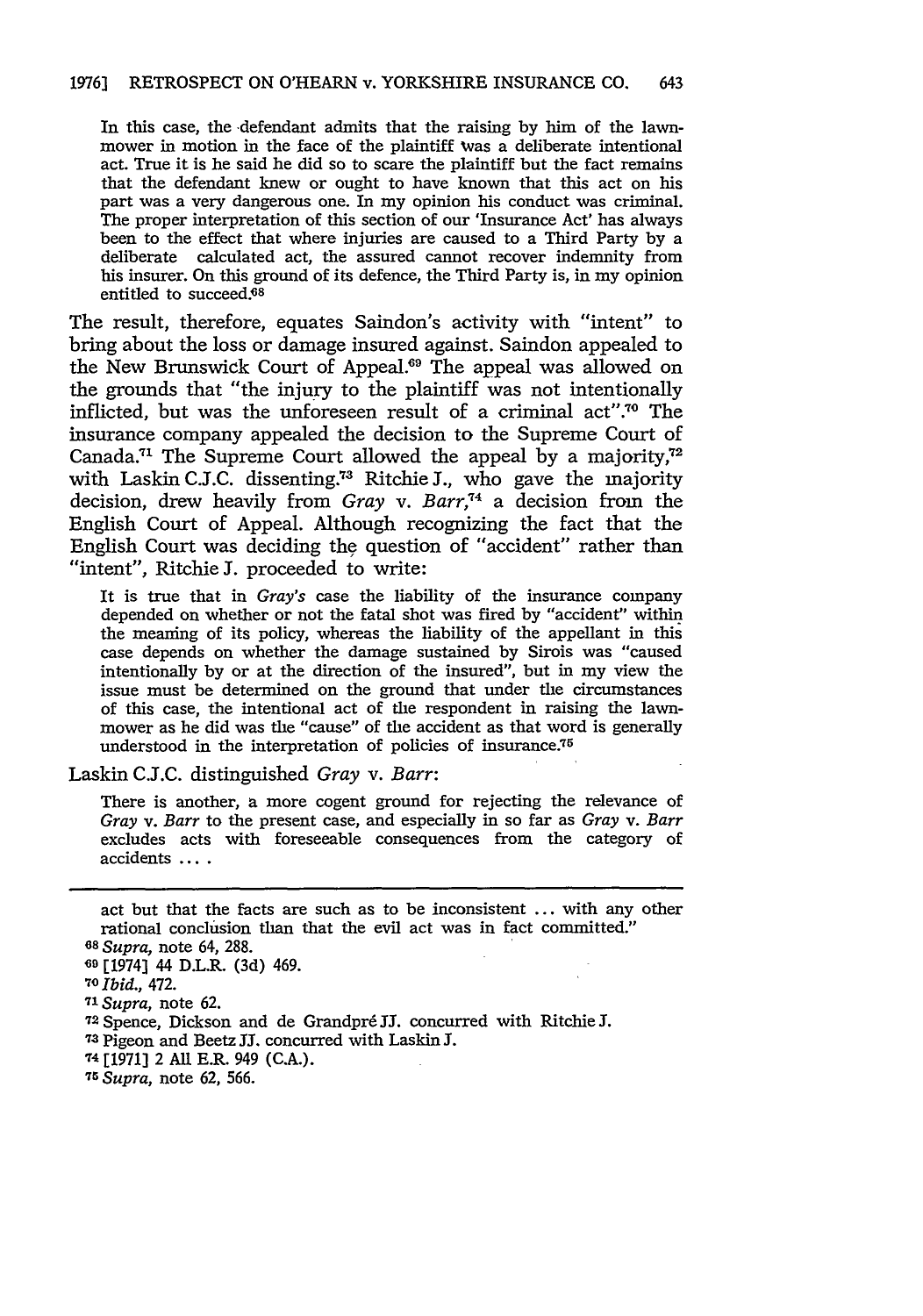**...** It follows, so far as this Court is concerned, that an act or omission which involves a calculated risk or amounts to a dangerous operation from which injury or damage results cannot be said to be done or omitted with intent to cause the injury or damage in the absence of a specific finding that there was such intent.<sup>76</sup>

There being no such "specific intent", Laskin C.J.C. concluded, that the risk fell within the policy of insurance and outside the Public Policy Section of the New Brunswick *Insurance Act."* He therefore allowed the appeal.

At no stage in these proceedings did any court refer to *O'Hearn* although the end result of this dispute appears to bear the stamp of *O'Hearn.* One way of explaining the decision of the Supreme Court of Canada is to equate the moral turpitude displayed by Saindon in his activities on that day in July 1972 with the turpitude he would have displayed had he intented to injure Sirois in the way he did.

This would certainly justify Ritchie J.'s adherence to *Gray v. Barr"8* where the Court derived authority from two lines of cases. Barr's activity was termed "criminal" and supported by criminal case **law79** despite the fact that he was acquitted, not only of murder but also of manslaughter, at a trial held at the Central Criminal Court in London.<sup>80</sup> Notwithstanding this acquittal, Geoffrey Lane J. at first instance said:

He broke almost every rule there is as to the safe handling of guns. Any reasonable man would have foreseen, and the defendant doubtless did foresee, that what he was doing was likely to cause injury to the deceased.81

Having first borrowed the reasonable man test from the law of torts to fix Mr Barr with foresight, the Court then proceeded to attach a criminal culpability in the face of his acquittal (admittedly against a much higher burden of proof) **.82**

**<sup>79</sup>**See [1971] 2 All E.R. 949, 954-955, *per* Denning **LJ.,** 960-961 *per* Salmon **L.J.,** *968 per* Phillimore **L.J.** and [1970] 2 All E.R. 702, 707-708 *per* Geoffrey Lane **J.**

**<sup>80</sup>**[1970] 2 All E.R. 702, 706 *per* Geoffrey Lane **J.** This view could be explained according to the decision of the Court of Appeal in *Hollington v. F. Hewthorn & Co. Ltd* [1943] 1 K.B. 587. See **J.A.** Coutts, *The Effect of a Criminal Judgment on a Civil Action* (1955) 18 M.L.R. 231, 242.

**81** [1970] 2 All E.R. 706.

82 While in criminal matters the standard of proof is beyond reasonable doubt, the test used in England in civil (non-criminal) matters is the "Carr-Briant rule", *i.e.,* one of balance of probabilities: [1943] K.B. 607.

**<sup>70</sup>***Ibid.,* 559.

*T7 .Supra,* note 61, s.6.

**<sup>78</sup>**[1971] 2 All E.R. 949, aff'g. [1970] 2 All E.R. 702, *per* Geoffrey Lane **J.**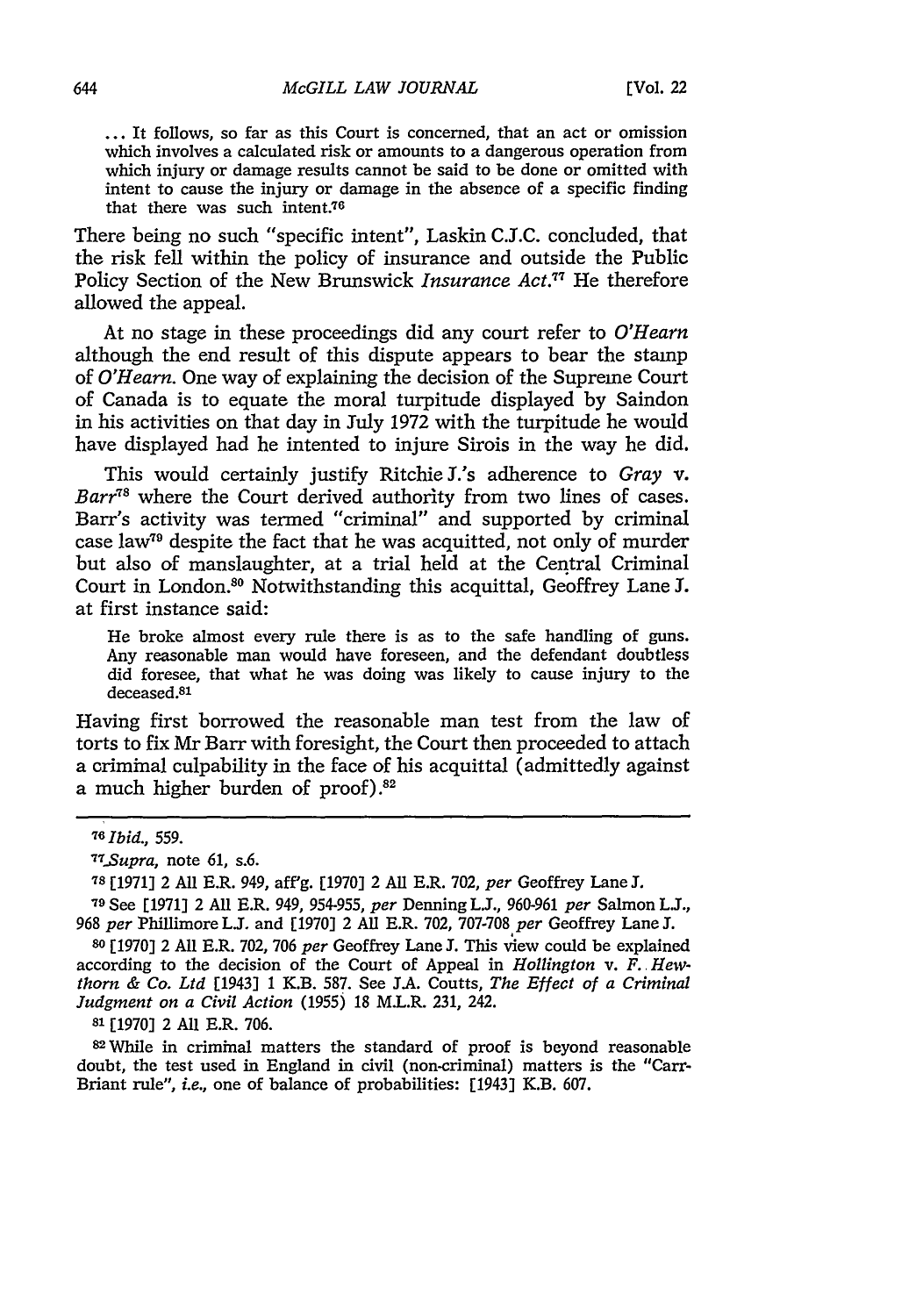The first line of cases succeeded in imputing a moral culpability which allowed a second line of cases to apply: *Cleaver*,<sup>83</sup> Crippen,<sup>84</sup> and *Beresford*,<sup>85</sup> all succession cases. At first instance Geoffrey Lane **1.** stated the principle as "the obvious one, that no man should be allowed to profit at another person's expense from his own conscious and deliberate crime".86 In the Court of Appeal, Lord Denning decided that:

... Mr. Barr cannot recover on the policy. It was not an "accident", and also he is defeated by "public policy". It will be noticed by the observant that the two questions raise one and the same point of "causation". If the death of Mr. Gray was *caused* by the deliberate act of Mr. Barr in going up the stairs with a loaded gun, it was no accident, and it would, in any case, be against public policy to allow him to recover indemnity for the consequences of **it.87**

In the Court of Appeal, Salmon L.J. based his judgment on the "criminal" element of the act:

Manslaughter is a crime which varies infinitely in its seriousness. It may come very near to murder or amount to little more than inadvertence, although in the latter class of case the jury only rarely convicts. *In the Estate of Hall, Hall v. Knight and Baxter* ... may seem to be an authority for the proposition that anyone who has committed manslaughter, in any circumstances, is necessarily under the same disability as if he had committed murder.88

Phillimore L.J.,<sup>80</sup> however, based his decision on policy. The judgment as a whole brings out three propositions. First, if the act amounts to a crime, then the moral culpability which attaches to a conviction for that offence attaches to the insured's rights under his policy. Secondly, where such a moral culpability exists, then as in succession, the insured cannot claim under the insurance contract. It is against

All E.R. 949, 964 *per* Salmon **LJ. <sup>85</sup>***Supra,* note **17:** See [1970] 2 All E.R. 702, 711 *per* Geoffrey Lane J.; [1971] 2 All E.R. 949, 964 *per* Salmon LJ.; *ibid.,* 969 *per* Phillimore **LJ.**

**<sup>86</sup>**[1970] 2 All E.R. 702, 709.

**<sup>87</sup>**[1971] 2 All E.R. 949, 957.

**<sup>88</sup>***Ibid.,* 964. **<sup>89</sup>***Ibid.,* 970:

"It is wiser I think to confine my decision to the facts in this case. In an age of violence - an age where the use of firearms is all too frequent it would I think be very odd if a man who had had in his hands a loaded shotgun from which a shot had been fired and had killed another at a time when he had just assaulted that other with the gun could recover on an insurance policy which protected him from liability if he was negligent in the use of the shotgun. This was in fact a grave case of manslaughter and in my judgement the learned judge was right in saying that the defendant could not recover...".

*<sup>83</sup>Supra,* note **&** See [1970] 2 **All** E.R. 702, 711 *per* Geoffrey Lane **J.** *<sup>84</sup> Supra,* note 35. See [1970] 2 All E.R. 702, 711 *per* Geoffrey Lane **J.** [1971] 2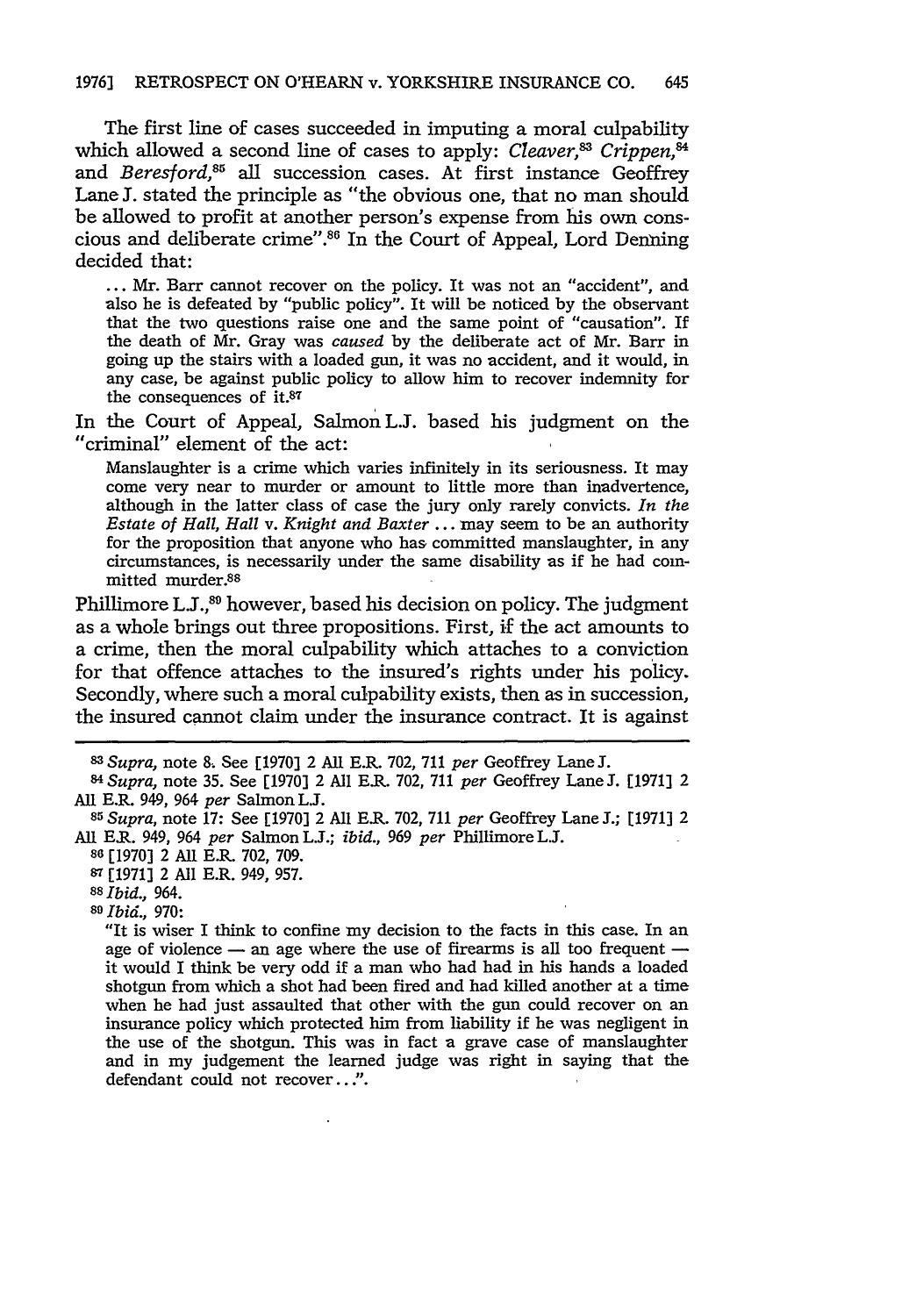public policy to do so. Thirdly, by resting the decision to deny indemnity upon cases drawn from the law of succession, the court endorsed the (erroneous in my opinion) view that the public policy considerations for succession purposes are identical to those for insurance purposes.

Ritchie **J.** in *Saindon* links "culpability" to non-recovery and omits, as did the Court in *Gray v. Barr,* the element of "intent", which is fundamental to the "public policy" rule in the New Brunswick *Insurance Act.* This is the crucial passage:

The respondent's action did indeed have the result of "scaring" Sirois to such extent that he raised his hands in an automatic gesture to shield his face. The fact that the lawn-mower tipped when put to such an unnatural use was an eminently foreseeable development and one which the respondent ought to have known to be a part of the danger to which he was exposing his neighbour. The immediate cause of Sirois' injury was a combination of his gesture of self-protection and the tipping of the lawn-mower but, in my opinion, these two circumstances flowed directly from the respondent's deliberate act in raising the lawn-mower as he did, which was the dominant cause of the occurrence. I agree with the learned trial Judge that this constituted criminal conduct which caused damage and the fact that the "scare" intended by the respondent had more serious consequences than he may have anticipated does not alter the fact that it was his threatening gesture which caused the damage. I am accordingly of the opinion that the respondent's actions were in breach of the public policy rule as expressed in s.2 of the New Brunswick Insurance Act.90

The judgment of Laskin C.J.C. is to be preferred. It is clearly in line with principle. The error that underlies Ritchie J.'s judgment is a basic misunderstanding of the separate development of the law of insurance and the law of succession. Insofar as the law of insurance is concerned, where "intent" is required to be proven, it must be "actual intent". *Uberrimae fides,91* the form of "commercial morality", is a far cry from the moral principles that evolved from administration of the Canon Law by the Ecclesiastical Courts in England.

Insurance law developed in a completely different ideological setting. At the base of the Law Merchant are the economic realities of the time, not traditional Christian morality. Doctrines such as "abandonnent" in insurance law, "stoppage-in-transitu" in sales and the anomalous endorser or the "Aval" in negotiable instruments

*<sup>90</sup>Supra,* note 62,, 564.

**<sup>9&#</sup>x27;** *Carter v. Boehm* (1776) 97 E.R. 1162; *De Hahn v. Hartley* (1786) 99 E.R. 1130. For a more modern example of *Uberrimae fides* see *Dawson Ltd v. Bonnin* [1922] 2 A.C. 413; *Sleigh v. Stevenson* [1943] 4 D.L.R. 433 (Ont.C.A.); *Taylor v. London Assurance Co.* [1935] 3 D.L.R. 129 (S.C.C.).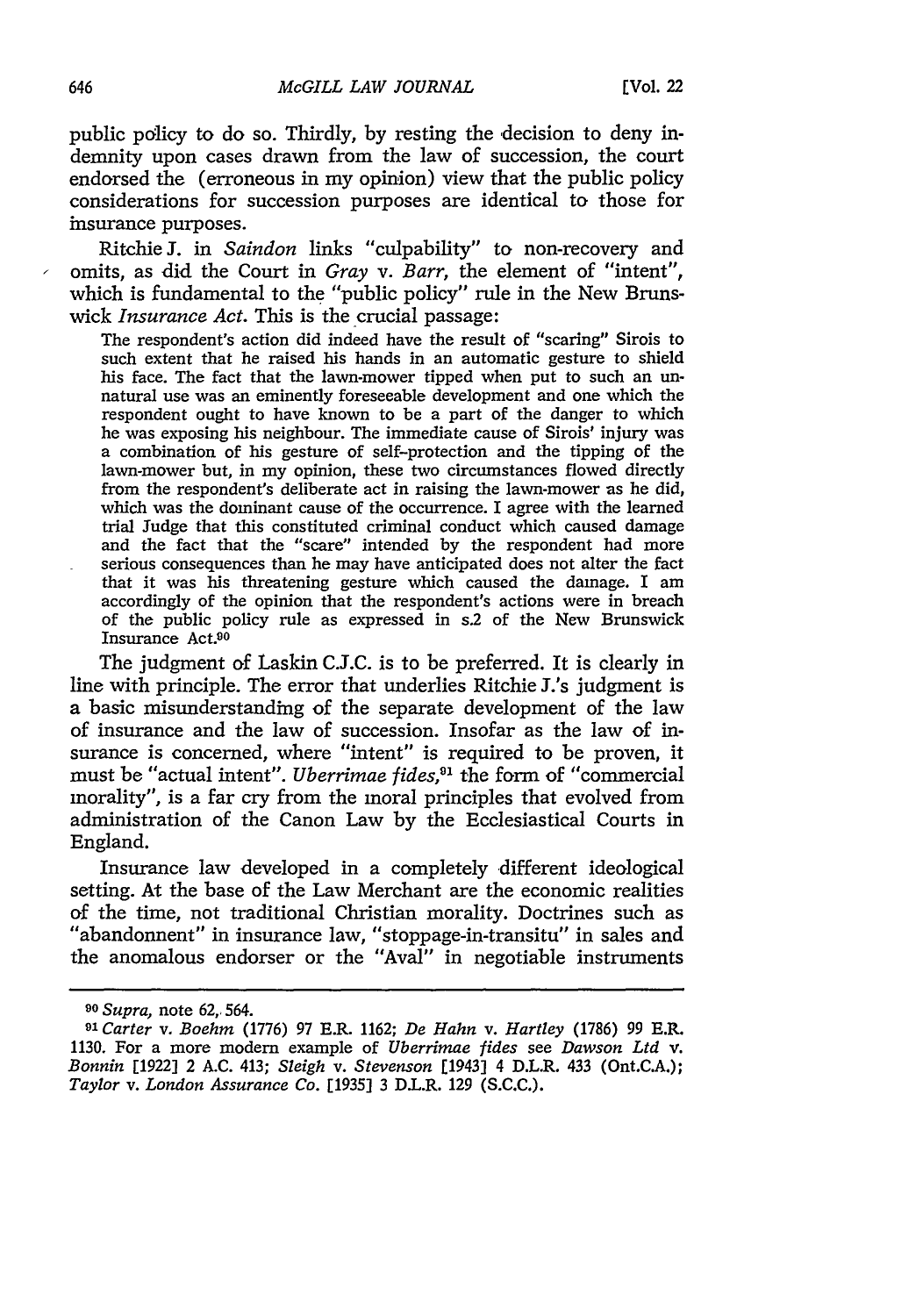were developments protecting the economic interests of the one whose money has contributed towards the acquisition of capital **by** another. Morality here is the economic morality which arises out of a notion of fair business practice. The requirement of *bona fides* in all contractual relationships (except in insurance contracts) was a morality generated **by** the laws and customs prevailing among men of commerce. In insurance contracts the requirement of good faith was even more stringent; it was termed *"Uberrimae fides".92* The commercial world had its own code of ethics, particular to it, drawn largely from the customs of its own trades but which had no relationship to the idea of 'moral culpability' used **by** the Ecclesiastical Courts.

Until the mid-eighteenth century the Law Merchant was administered **by** a group of specialists guided **by** ideological and policy considerations different from those present in both the Ecclesiastical and Common Law systems in England. It is this fact which compels us to conclude that it is a basic error of jurisprudence to justify insurance decisions **by** resorting to principles derived from the law of succession, or *vice versa.* It must, therefore, be submitted that the decision in *O'Hearn* v. *Yorkshire Insurance* Co.93 was wrong. The decision was wholly, based on principles derived from succession cases. Had the Ontario Court looked into insurance authorities, as did the English Court in *Tinline v. White Cross Insurance Associa- tion, Limited,9* it would surely have reached a different conclusion in *O'Hearn.* This same criticism applies to the recent Supreme Court decision in *Saindon,* which was decided in the same spirit as *O'Hearn.*<sup>95</sup> It is unfortunate that the Court did not keep in mind

**<sup>92</sup>**In *Carter v. Boehm, supra,* note 91, 1164, Lord Mansfield **CJ.** explained the doctrine of *Uberrimae fides* in the following passage:

"Aliud est celare; aliud, tacere; neque enim id est celare quicquid reticeas; sed cum quod tuscias, id ignorare emolumenti tui causa velis eos, quarum intersit id scire."

(It is one thing to conceal; another to keep silent; for it is not concealment in every case when you are silent about something; but when you keep quiet about a fact and wish for your own advantage that these people be ignorant of it who profit **by** knowing it **-** that is concealment.)

- *93Supra,* note 4.
- *<sup>94</sup> Supra,* note 12.

**<sup>95</sup>**Under statutory condition 2(1) of *An Act to Amend The Insurance Act,* **S.O.** 1972, c.66, s.8, five prohibited uses of an automobile **by** an insured are detailed. This set of conditions does not include driving "while under the influence of intoxicating liquor or drugs to such an extent as to be for the time being incapable of the proper control of the automobile". That quote was found in *The Insurance Act* of Ontario, R.S.O. 1970, c.224, s.205, statutory conditions  $2(1)(a)$ . It is arguable that this omission could now amount to taking away